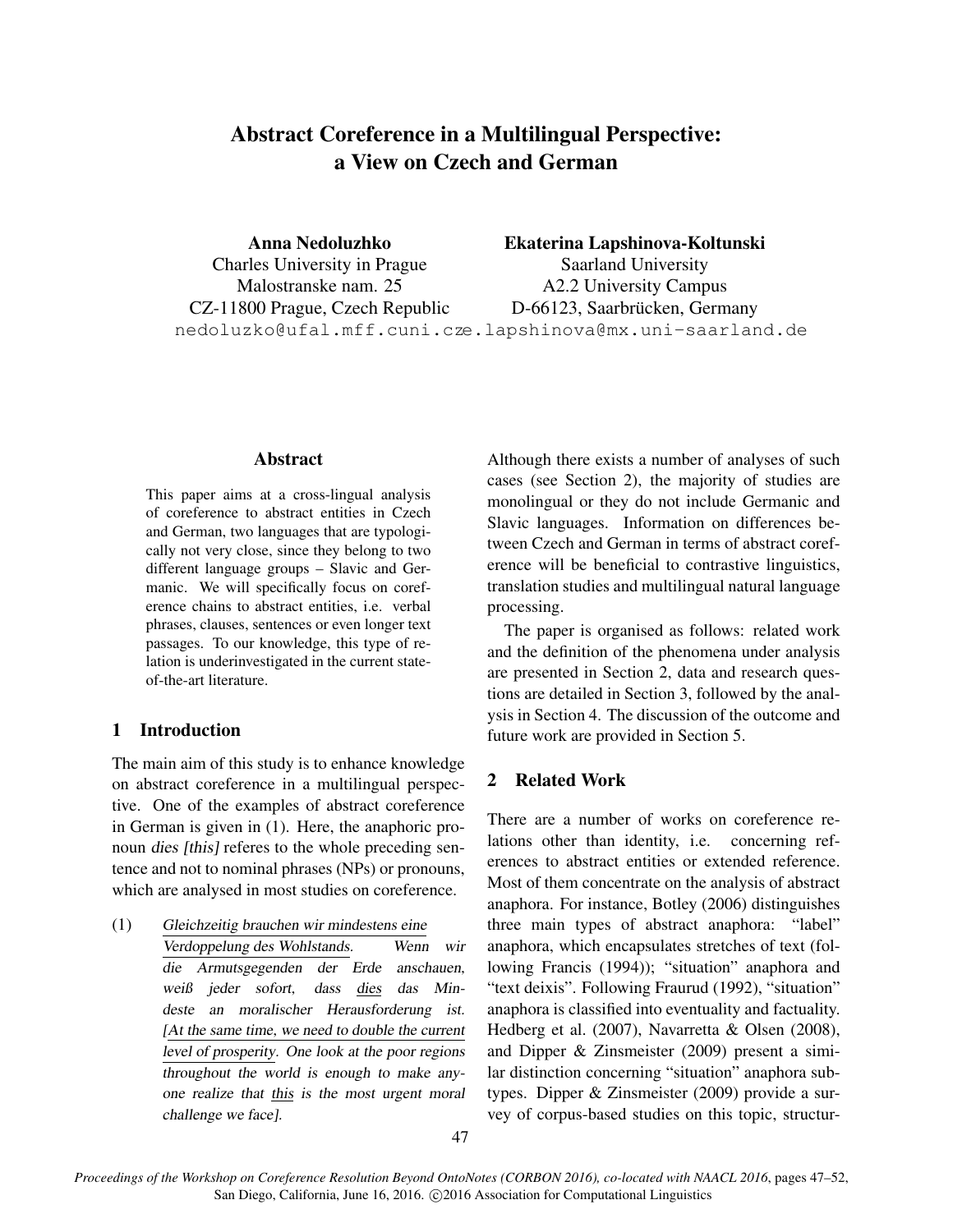ing them according to the form of anaphoric expressions (demonstratives, personal pronouns, etc.) and antecedents (verbal phrases, clauses, arbitary sequences or larger sequences). Most of these studies take into account only some particular forms of anaphors and antecedents, e.g. Hedberg et al. (2007) and Müller  $(2008)$  concentrate exclusively on *it*, this and that. The analyses of Müller (2008), Kučová & Hajičová  $(2004)$  and Pradhan et al.  $(2007)$  are limited to coreference to verbal phrases. Viera et al. (2005), Hedberg et al. (2007) and Poesio & Artstein (2008) concentrate on arbitary sequences. Byron (2003), Poesio & Artstein (2008) as well as Navarretta & Olsen (2008) include clauses into their analysis. The only work known to us that provides a description of coreference to various forms of abstract antecedents is (Taulé et al., 2008).

Dipper & Zinsmeister (2009) also describe the languages involved in the studies on abstract coreference. It is obvious that English predominates over other languages. Multilingual approaches are presented in (Vieira et al., 2005), (Navarretta and Olsen,  $2008$ ) and (Taulé et al.,  $2008$ ) only and do not involve the language pair analysed in the present paper.

We analyse properties of abstract anaphora and antecedents from a multilingual perspective comparing Czech and German. Coreference to abstract entities such as events, states, situations, facts and propositions are referred to as abstract coreference. These include coreference to (i) verbal phrases as in example (2-a), where these purposes refers to answering of these questions, (ii) finite clauses and sentences as in example (1) above, in which the German demonstrative pronoun dies [this] refers to the whole preceding sentence, and (iii) larger text passages and discontinuous strings as in example (2-b). Here, the modified NP these goals refers to the three preceding sentences.

- (2) a. Polling is essential for answering both of these questions. ...the technique most frequently employed for these purposes is the "cross-sectional" survey.
	- b. Germany is seeking to achieve a 40% reduction of greenhouse gases in Germany by 2020, assuming the EU commits to a

reduction of 30%. The German renewable energy act sets a new target of 20% electricity from renewables by 2020. Germany's Sustainable Strategy intends to halve overall energy consumption by 2050. The scale of effort needed to meet these goals demonstrates the degree of commitment of both our nations.

Anaphoric expressions referring to abstract entities in our approach include mostly pronouns, nouns, nominal groups and pronominal adverbs.

# 3 Data and Research Questions

For our analysis, several texts of written discourse (essays) with comparable topics on economic, political and social issues have been selected.

For the German data, 8 texts were excerpted from the corpus CroCo (Hansen-Schirra et al., 2012), comprising 12243 tokens and 645 sentences in total. The corpus is annotated on several levels, which include morphological, syntactic, structural and textual information. The information on the latter was annotated with the help of semi-automatic procedures described by Lapshinova-Koltunski & Kunz (2014). Textual information is represented in the form of cohesive devices, such as coreference, connectives, substitution, ellipsis and lexical cohesion. The annotated structures contain information about morpho-syntactic features of devices (including antecedents) and allow yielding information on the chain features, i.e. number of elements in chains, distance between chain elements, etc. Annotation of textual coreference contains not only relations of identity between entities but also abstract and situation anaphora. Therefore, we may have coreference to nominal phrases (NPs) along with coreference to clauses, clause complexes or sentences as the one illustrated in example (1) above.

The Czech texts were taken from the Prague Dependency Treebank (PDT 3.0, (Bejček et al., 2013)). They are annotated with morphological, analytical and tectogrammatical information, whereas each sentence is represented as a dependency tree structure. The tectogrammatical layer of PDT 3.0 also contains annotation of information structure attributes, textual coreference of different types, bridging relations and PDTB-style discourse rela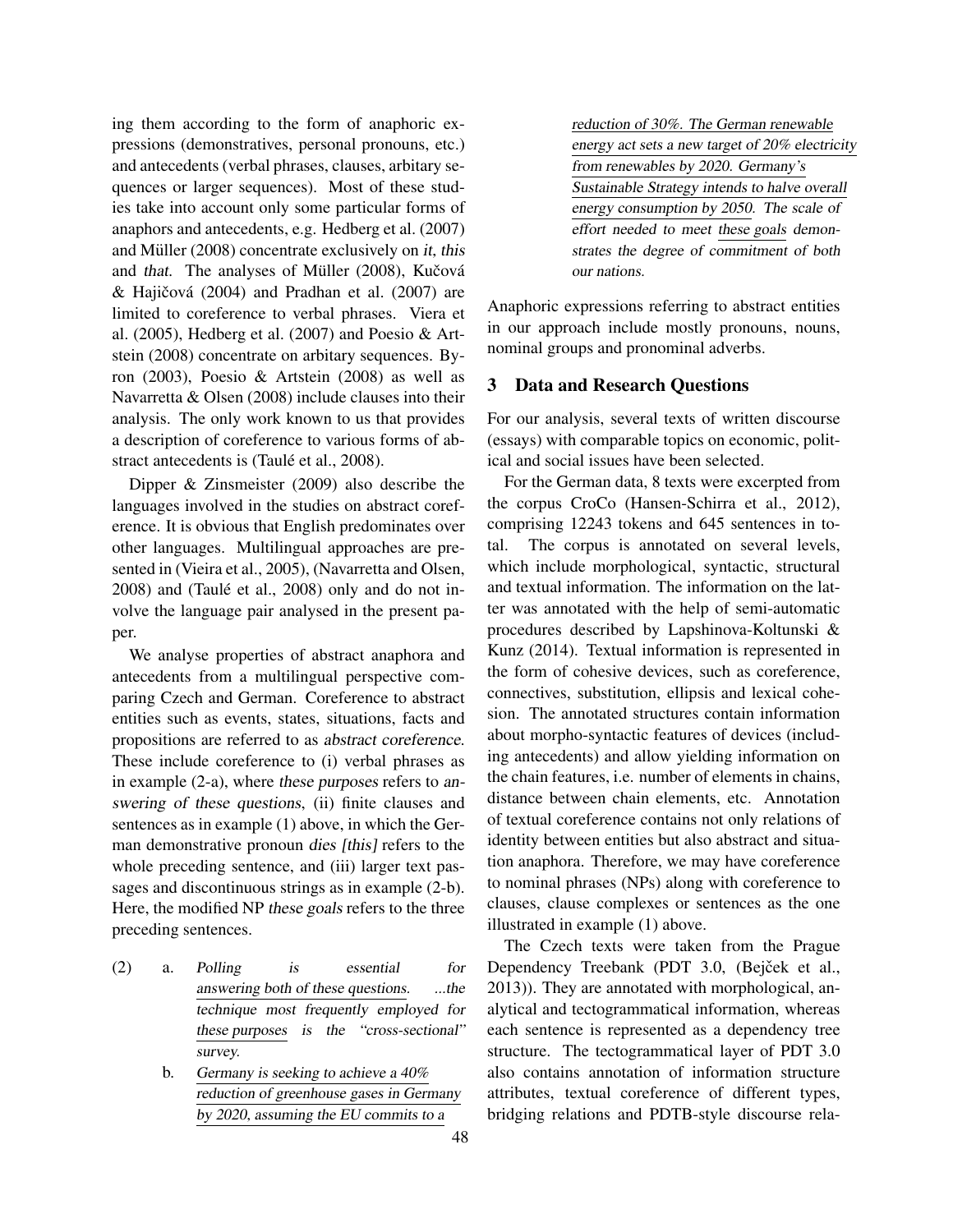tions (discourse connectives, the discourse units linked by them, and semantic relations between these units), see (Poláková et al., 2013) for details. Since texts are shorter in the Czech data than in the German data, 15 texts were excerpted to arrive at a similar number of tokens and sentences (11399 and 628 respectively).

Although these two data sets were annotated within two different frameworks, the data on the abstract entities are comparable, since they contain information on the structural types of antecedents (if they are clauses, sentences or longer segments), as well as the structural and functional types of referring devices, i.e. demonstratives or other linguistic means. The comparability of the data was proved and discussed in Lapshinova et al. (2015).

### 4 Analyses

The total number of abstract coreference, i.e. the cases where anaphoric devices point on antecedents other than nominal groups or pronouns, is similar in the analysed Czech and German texts: 63 and 68 respectively. However, the scopus of the segments they refer to demonstrates variation, as seen from Table 1.

In the German data, the most occurring cases of abstract anaphors (ca. 66%) refer to segments of one sentence, whereas in the Czech texts, there are more cases of coreferences with longer segments (ca. 48%). On the one hand, these difference may have a technical origin. By marking references to longer segments in the data for Czech, annotators did not have to mark the antecedent, which could result in a greater number of abstract anaphors in Czech in general. On the other hand, this could also mean that the authors of texts in Czech summarise larger textual passages more often than those of the German texts.

For the structural types of antecedents, we observe a general tendency of demonstratives to refer to abstract entities in both languages. 72% of all demonstrative heads in our German data refer to abstract entities, whereas 39% do so in the Czech data. They are compensated by modified nominal phrases (with a demonstrative modifier) whose proportion estimates ca. 37% out of all modified NPs in the Czech texts.

Now, we will have a look at various types of anaphoric means that are used in both languages to refer to non-nominal antecedents, see Table 2.

In Czech, most of the explicitly expressed references to clauses (except for one) are realized by a demonstrative pronoun *ten [it/this].* This is quite expectable, because these are mostly references to clauses within the same sentence, so the antecedent is close to anaphor and should be neither repeated nor emphasized by other demonstratives, cf. example (3), where *ten [it/this]* refers to the immediately preceding antecedent *proc jejich po ˇ cet naopak ˇ ve statistikách nezdůrazňovat [why not to emphasize their number in statistics]*. The remaining sentence is the case of nominalisation (*pokles [decline]*) in example (4), used without a demonstrative pronoun, also because the antecedent clause immediately precedes the anaphoric noun.

- (3) Cizinci podstatně přispěli k německému hospodářskému a kulturnímu vývoji, proč jejich počet naopak ve statistikách nezdůrazňovat a tím veřejně uznat jejich zásluhy o německou hospodářskou a politickou demokracii? [Foreigners have contributed significantly to the German economic and cultural development, so why not to emphasize their number in statistics, and to acknowledge their merit of the German economic and political democracy by this?
- $(4)$  Dnes se tento počet snížil na asi půl milionu, jenže důvodem poklesu je především skutečnost, že ten, kdo není zaměstnán déle než rok, již podporu nedostane. [Today, that number dropped to about half a million, but the reason for the decline is the fact that anyone who is not employed for more than a year, gets no support anymore.]

In some cases (ca. 16%), reference to abstract entities in Czech is expressed by a non-modified NP. In coreference chains in German, these are mostly named entities which never refer to abstract entities.

German shows a clear preference for demonstrative heads (like *dies* in example (1) in Section 1 above) to refer to abstract entities (ca. 65%). Another device within this category is a pronominal adverb, e.g. dazu, dabei which represents a com-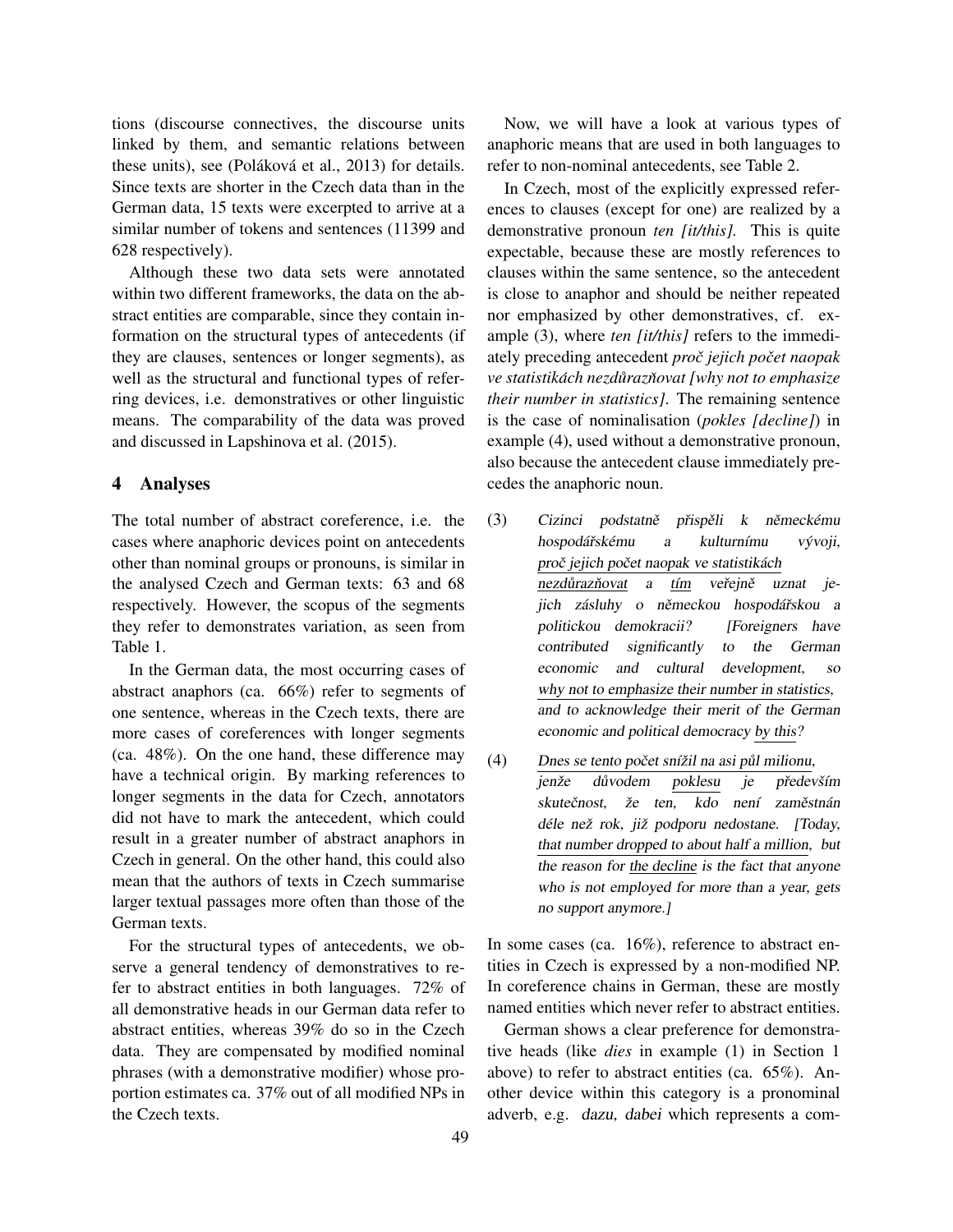|                    | German |         | Czech |         |
|--------------------|--------|---------|-------|---------|
|                    | abs.   | in $\%$ | abs.  | in $\%$ |
| to clauses         |        | 7.35    | 13    | 20.63   |
| to sentences       | 45     | 66.18   | 20    | 31.75   |
| to bigger segments | 18     | 26.47   | 30    | 47.62   |
| total              | 68     | 100.00  | 63    | 100.00  |

Table 1: Number of anaphors referring to the antecedents other than NP and pronoun and their subtypes

|                                                                      | German         |         | Czech          |         |
|----------------------------------------------------------------------|----------------|---------|----------------|---------|
|                                                                      | abs.           | in $\%$ | abs.           | in $\%$ |
| demonstrative head ( <i>dies</i> , <i>dazu/ ten</i> [this])          | 44             | 64.71   | 28             | 44.44   |
| demonstrative modifier + NP (diese Frage/tato otzka [this question]) | 16             | 23.53   | 17             | 26.98   |
| bare NP                                                              | $\Omega$       | 0.00    | 10             | 15.87   |
| temporal/local (hier, da, nun/tam, tady [here, there, now])          | 3              | 4.41    | 4              | 6.35    |
| personal pronoun (er, sie [he she], etc.)/ zero anahora              | 3              | 4.41    | 2              | 3.17    |
| comparative                                                          | $\overline{c}$ | 2.94    | $\overline{2}$ | 3.17    |
| total                                                                | 68             | 100.00  | 63             | 100.00  |

Table 2: Distribution of anaphora types referring to abstract entities in German and Czech

position of a preposition and the definite article, and is very common in German. Most of them in our data (over 55%) refer to sentences or even larger segments, although NPs can also be their antecedents, see example (5).

(5) Diese "Euro-Munzhaushaltsmischung" ¨ kostet 20 DM. Dafür bekommt man 20 Münzen zwischen 1 Cent und 2 Euro. [This household set of euro coins will cost 20 marks. For this, you get 20 coins between 1 cent and 2 euros in value].

Anaphoric expressions in the form of nominal phrases modified by a demonstrative pronoun or a definite article, mostly contain a general noun, e.g. *Weise [way]* in example (6).

 $(6)$  Die neue deutsche Truppe wurde vollständig in die militärischen Strukturen der Nato integriert. Auf diese Weise konnte das Ziel erreicht werden. [The new German units were fully integrated into NATO military structures. In this way it was possible to achieve the goal of...]

This structure can refer both to longer segments as in example (6), and to clauses as in example (7), where we have an infinitive clause as an antecedent of *dieses Feld [this area]*.

(7) Es ist eine der wichtigsten Aufgaben des 50 Staates, die Erhaltung des freien Wettbewerbs sicherzustellen. Versagt der Staat auf diesem Felde, dann ist es bald um die soziale Marktwirtschaft geschehen. [Protecting free competition is one of the state' s most important tasks. If the state fails in this area, the social market economy will soon be lost].

In all cases observed in our data, devices referring to abstract entities occur immediately in the following segment (either a clause or a sentence). No cases of longer distances were discovered in the data at hand.

# 5 Discussion and future work

In this paper, we present preliminary results of cross-lingual analysis of variation in abstract coreference. We analysed a small portion of texts in two languages that are not very close typologically using data sets annotated within two different frameworks. Our findings show that the differences of typological character (absence of definiteness or prodrops) have also influence on the preferences for certain functional or structural types expressing coreference. We believe that the knowledge on the difference observed here is important for various areas of linguistics, including contrastive studies, translatology and multilingual NLP, especially machine translation. For instance, when translating from Czech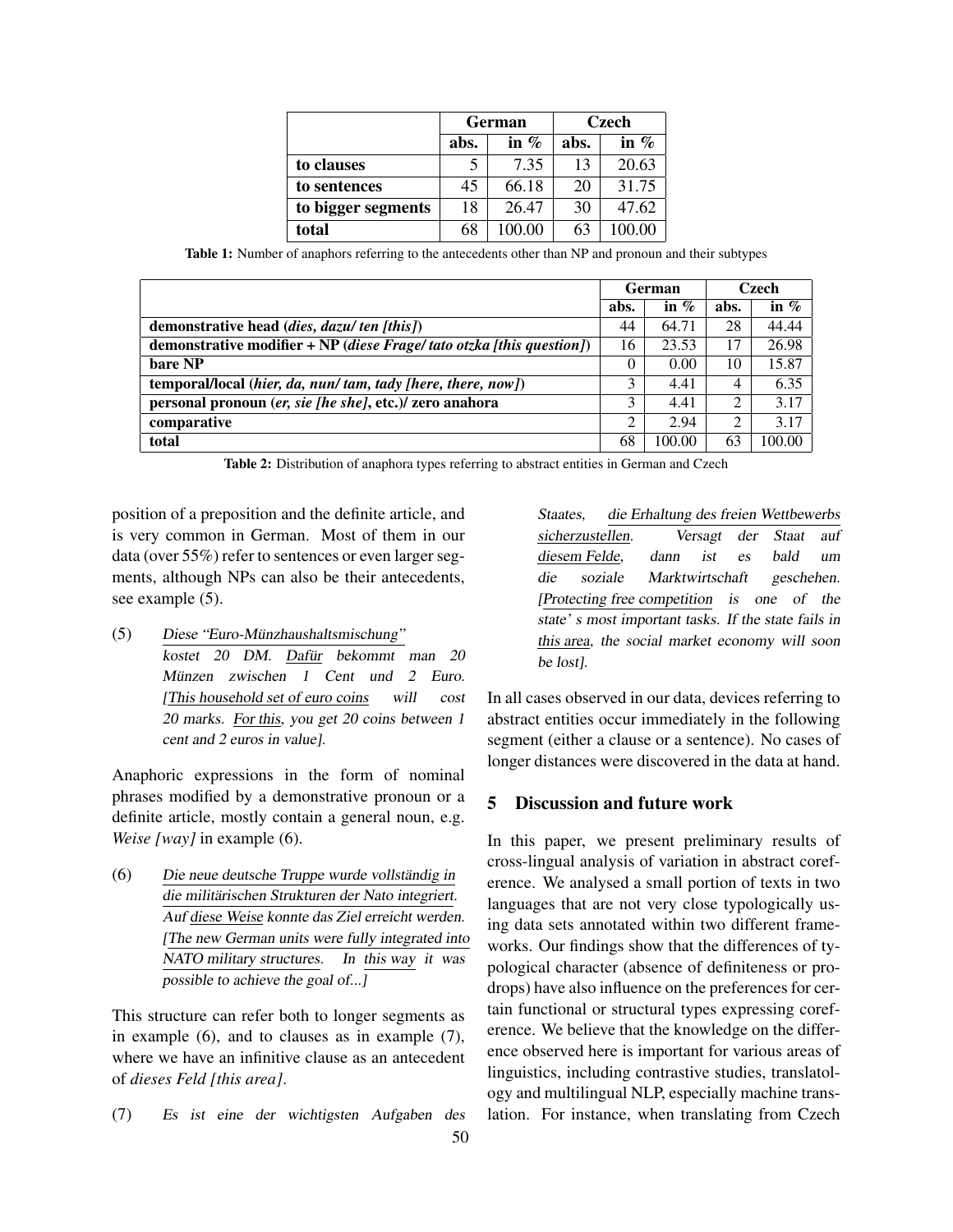into German, demonstrative heads should be used for summarisation of sentences or longer text segments instead of full nominal phrases. It would be interesting to have a look at translations from Czech to German (e.g. using a discriminative translation model of *it* designed in Novak et al. (2013)) to see if we would also see changes in the preferences for abstract anaphora in translated German, as it was shown by Zinsmeister et al. (2012) for the translations from English into German. The authors show that although demonstrative heads are more common for the originally authored texts in German, translated German reveals a higher number of personal heads expressed with *es*, the direct translation of the English *it* which is used in English for coreference to abstract entities. Both translation scholars and machine translation developers should be aware of such differences to avoid production of texts which sound less natural for the target language.

In our future work, we will also consider if the observed phenomena are genre- or domain-dependent. Coreference to abstract entities seems to be specific for the data at hand: abstract anaphora refer to the most central concepts in the analysed discourse. However, we need to have a look at further genres and domains, as well as at larger number of texts, for the evidence for this assumption.

### 6 Acknowledgement

We acknowledge the support from the Grant Agency of the Czech Republic (grant 16-05394S). This work has been using language resources developed and stored and distributed by the LINDAT/CLARIN project of the Ministry of Education, Youth and Sports of the Czech Republic (project LM2015071). The work on this project was partially supported by the grant "Multilingual Corpus Annotation as a Support for Language Technologies" (LH14011, Ministry of Education, Youth and Sports). The project GECCo has been supported through a grant from the Deutsche Forschungsgemeinschaft (German Research Society).

### References

Eduard Bejček, Eva Hajičová, Jan Hajič, Pavlína Jínová, Václava Kettnerová, Veronika Kolářová, Marie Mikulová, Jiří Mírovský, Anna Nedoluzhko, Jarmila Panevová, Lucie Poláková, Magda Ševčíková, Jan Štěpánek, and Šárka Zikánová. 2013. Prague dependency treebank 3.0.

- Simon Botley. 2006. Proceedings of the 10th Joint ACL ISO Workshop on Interoperable Semantic Annotation. *International Journal of Corpus Linguistics*, 11(1):73– 112.
- Donna Byron. 2003. Annotation of pronouns and their antecedents: A comparison of two domains. Technical report, University of Rochester.
- Stefanie Dipper and Heike Zinsmeister. 2009. Proceedings of the third linguistic annotation workshop (law iii).
- Gill Francis. 1994. Labelling discourse: an aspect of nominal group lexical cohesion. In Malcolm Coulthard, editor, *Advances in Written Text Analysis*, pages 83–101, London:Routledge.
- Kari Fraurud. 1992. Situation reference: What does it refer to? In *GAP Working Paper*, Fachbereich Informatik, Universitat Hamburg.
- Silvia Hansen-Schirra, Stella Neumann, and Erich Steiner. 2012. *Cross-linguistic Corpora for the Study of Translations. Insights from the Language Pair English-German*. de Gruyter, Berlin, New York.
- Nancy Hedberg, Jeanette K Gundel, and Ron Zacharski. 2007. Directly and indirectly anaphoric demonstrative and personal pronouns in newspaper articles. *Proceedings of DAARC*, pages 31–36.
- Lucie Kučová and Eva Hajičová. 2004. Coreferential Relations in the Prague Dependency Treebank. In *Proceedings of the 5th International Conference on Discourse Anaphora and Anaphor Resolution Colloquium*, pages 97–102, San Miguel. Edies Colibri.
- Ekaterina Lapshinova, Anna Nedoluzhko, and Kerstin Kunz. 2015. cross languages and genres: Creating a universal annotation scheme for textual relations. In Ines Rehbein and Heike Zinsmeister, editors, *Proceedings of the Workshop on Linguistic Annotations, NAACL-2015*, Denver, USA.
- Ekaterina Lapshinova-Koltunski and Kerstin Kunz. 2014. Annotating cohesion for multillingual analysis. In *Proceedings of the 10th Joint ACL - ISO Workshop on Interoperable Semantic Annotation*, Reykjavik, Iceland, May. LREC.
- M.C. Müller. 2008. Fully Automatic Resolution of It, this *and that in Unrestricted Multi-party Dialog*. Ph.D. thesis, University of Tübingen.
- Costanza Navarretta and Sussi Olsen. 2008. Annotating abstract pronominal anaphora in the DAD project. In *Proceedings of LREC-08*.
- Michal Novák, Anna Nedoluzhko, and Zdeněk  $\check{Z}$ abokrtský. 2013. Translation of "it" in a deep